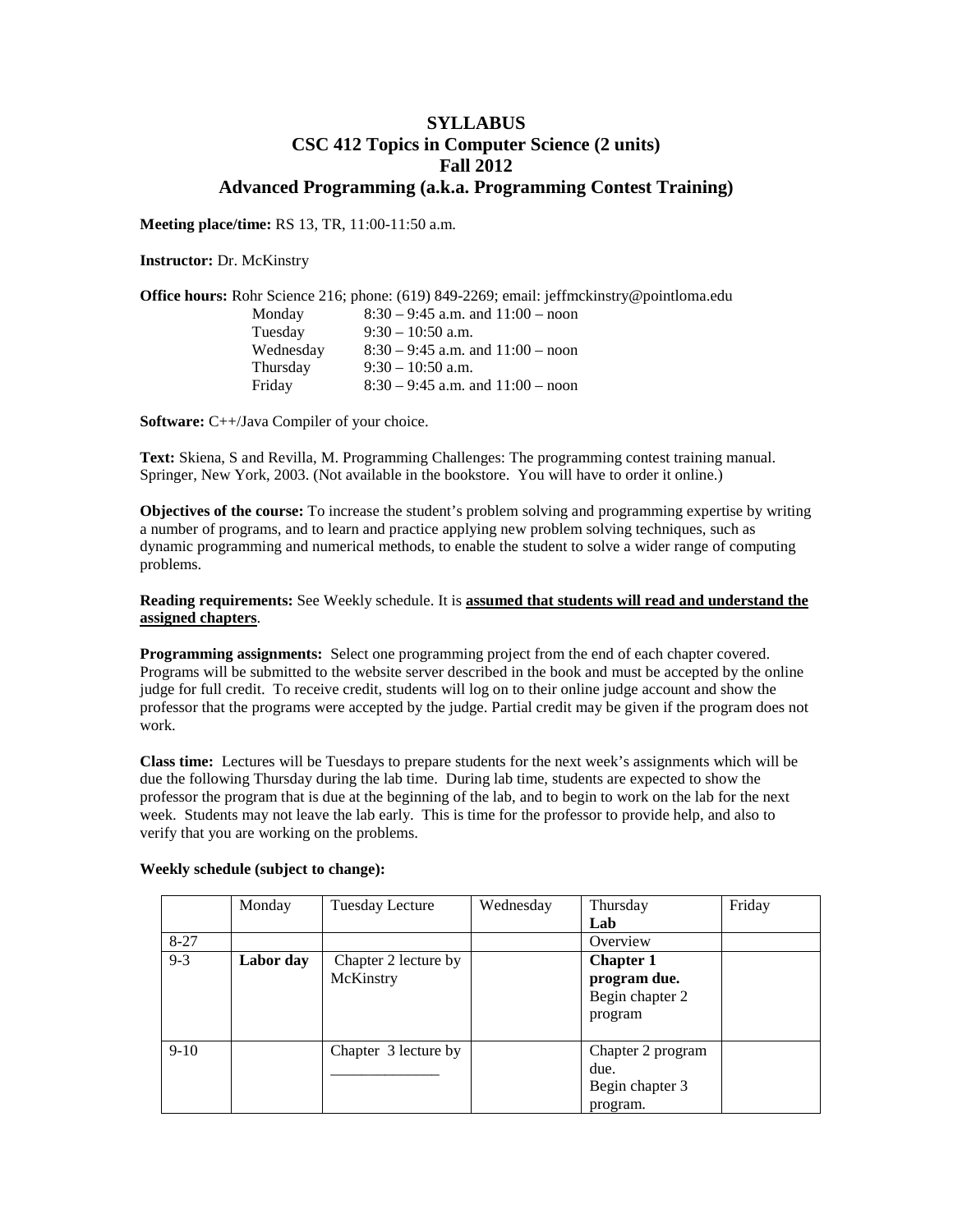| $\overline{9-17}$ | Chapter 4 lecture by              |                     | Chapter 3 program   |                   |
|-------------------|-----------------------------------|---------------------|---------------------|-------------------|
|                   |                                   |                     | due.                |                   |
|                   |                                   |                     | Begin chapter 4     |                   |
|                   |                                   |                     | program.            |                   |
| $9 - 24$          | Chapter 5 lecture by              |                     | Chapter 4 program   |                   |
|                   |                                   |                     | due.                |                   |
|                   |                                   |                     |                     |                   |
|                   |                                   |                     | Begin chapter 5     |                   |
|                   |                                   |                     | program.            |                   |
| $10-1$            | Chapter 6 lecture by              |                     | Chapter 5 program   |                   |
|                   |                                   |                     | due.                |                   |
|                   |                                   |                     | Begin chapter 6     |                   |
|                   |                                   |                     | program.            |                   |
| $10-8$            | Chapter 7 lecture by              |                     | Chapter 6 program   |                   |
|                   | McKinstry                         |                     | due.                |                   |
|                   |                                   |                     | Begin chapter 7     |                   |
|                   |                                   |                     | program.            |                   |
| $10-15$           | Chapter $\overline{8}$ lecture by |                     | Chapter 7 program   | <b>Fall Break</b> |
|                   | McKinstry                         |                     | due.                |                   |
|                   |                                   |                     | Begin chapter 8     |                   |
|                   |                                   |                     | program.            |                   |
| 10-22             | Chapter 9 lecture by              |                     | Chapter 8 program   |                   |
|                   | McKinstry                         |                     | due.                |                   |
|                   |                                   |                     | Begin chapter 9     |                   |
|                   |                                   |                     | program.            |                   |
| 10-29             | Chapter 10 lecture                |                     | Chapter 9 program   |                   |
|                   | by McKinstry                      |                     | due.                |                   |
|                   |                                   |                     | Begin chapter 10    |                   |
|                   |                                   |                     | program.            |                   |
| $11-5$            | Chapter 11 lecture                |                     | Chapter 10          |                   |
|                   | by McKinstry                      |                     | program due.        |                   |
|                   |                                   |                     | Begin chapter 11    |                   |
|                   |                                   |                     | program.            |                   |
| $11 - 12$         | Chapter 12 lecture                |                     | Chapter 11          |                   |
|                   | by McKinstry                      |                     | program due.        |                   |
|                   |                                   |                     | Begin chapter 12    |                   |
|                   |                                   |                     |                     |                   |
| $11-19$           |                                   |                     | program.            |                   |
|                   | Chapter 13 lecture                | <b>Thanksgiving</b> | <b>Thanksgiving</b> | Thanksgivi        |
|                   | by McKinstry                      |                     |                     | ng                |
| $11-26$           | No class                          |                     | Chapter 12          |                   |
|                   |                                   |                     | program due.        |                   |
|                   |                                   |                     | Begin chapter 13    |                   |
|                   |                                   |                     | program.            |                   |
| $12 - 3$          | No class                          |                     | Chapter 13          |                   |
|                   |                                   |                     | program due.        |                   |
|                   |                                   |                     | Begin program       |                   |
|                   |                                   |                     | from this year's    |                   |
|                   |                                   |                     | programming         |                   |
|                   |                                   |                     | contest. (waived if |                   |
|                   |                                   |                     | you went to the     |                   |
|                   |                                   |                     | contest)            |                   |
| $12-10$           | Program from this                 |                     |                     |                   |
| <b>Finals</b>     | year's programming                |                     |                     |                   |
| week              | contest due during                |                     |                     |                   |
|                   | final exam time (by               |                     |                     |                   |
|                   | 12:30 p.m.). (waived              |                     |                     |                   |